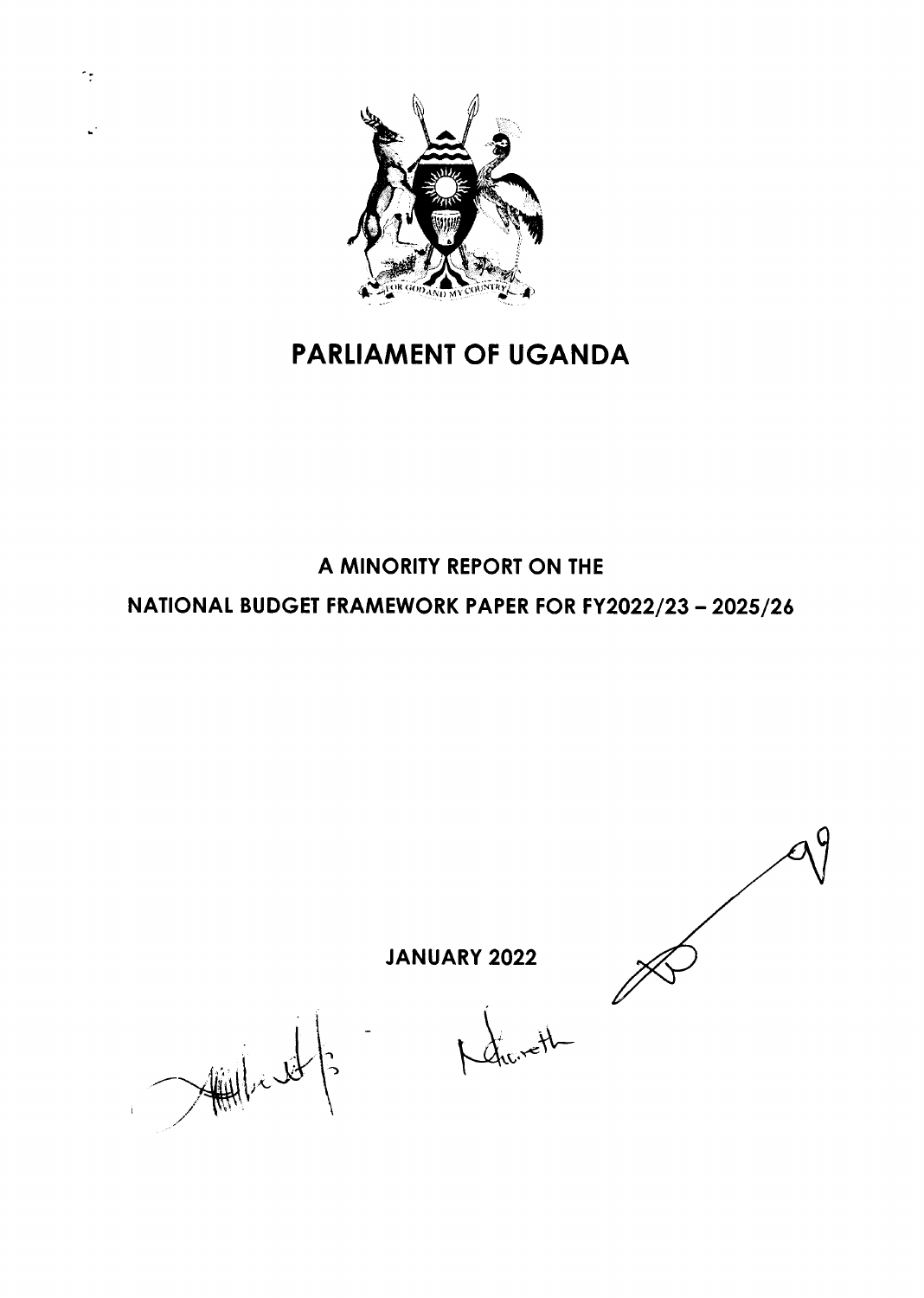#### **INTRODUCTION**  $-1.0$

Pursuant to Rule 205 of the Rules of Procedure of the Parliament of Uganda, we hereby present a dissenting opinion from the opinion of majority of the Committee.

#### $2.0$ **AREA OF DISSENT**

We dissented with majority of the Committee on the following:

- a) Implementation Approach Parish Development Model
- b) Risky Projects in Externally Financed Project Portfolio
- c) Capital Flight
- d) Government Tax Arrears
- e) Prompting of Supplementary Expenditures
- f) Value for Money Audits
- g) Contingent Liabilities
- h) Non Remittance of Environmental Levy

#### $3.0$ **DISSENTING OBSERVATIONS**

#### $3.1$ **Implementation Approach of the Parish Development Model**

While the majority report raises concern on the risk of duplication of structures in the implementation of the Parish Development Model, its recommendation only focuses on mainstreaming at the local government level.

Government has adopted the Parish Development Model as a national development strategy with emphasis on the parish being the lowest planning unit. This therefore demands in the spirit of decentralization that all Ministries, Departments and Agencies should operate and execute their mandates at the parish level. This would require no new structures and additional resources for MDAs already have been allocated resources to execute their mandates. As a consequence, all sub country structures should be collapsed as was the case for LC IV structures that were collapsed when sub counties were adopted as the lowest planning unit.

Aware that all government agencies already have allocated resources, they should decentralise their services to parish model other than creation of new execution structures.

#### $3.2$ **Risky Projects in Externally Financed Project Portfolio**

The majority report agrees to the approach undertaken by Government to renegotiate or cancel 17 risky projects for which USD 457 million (approximately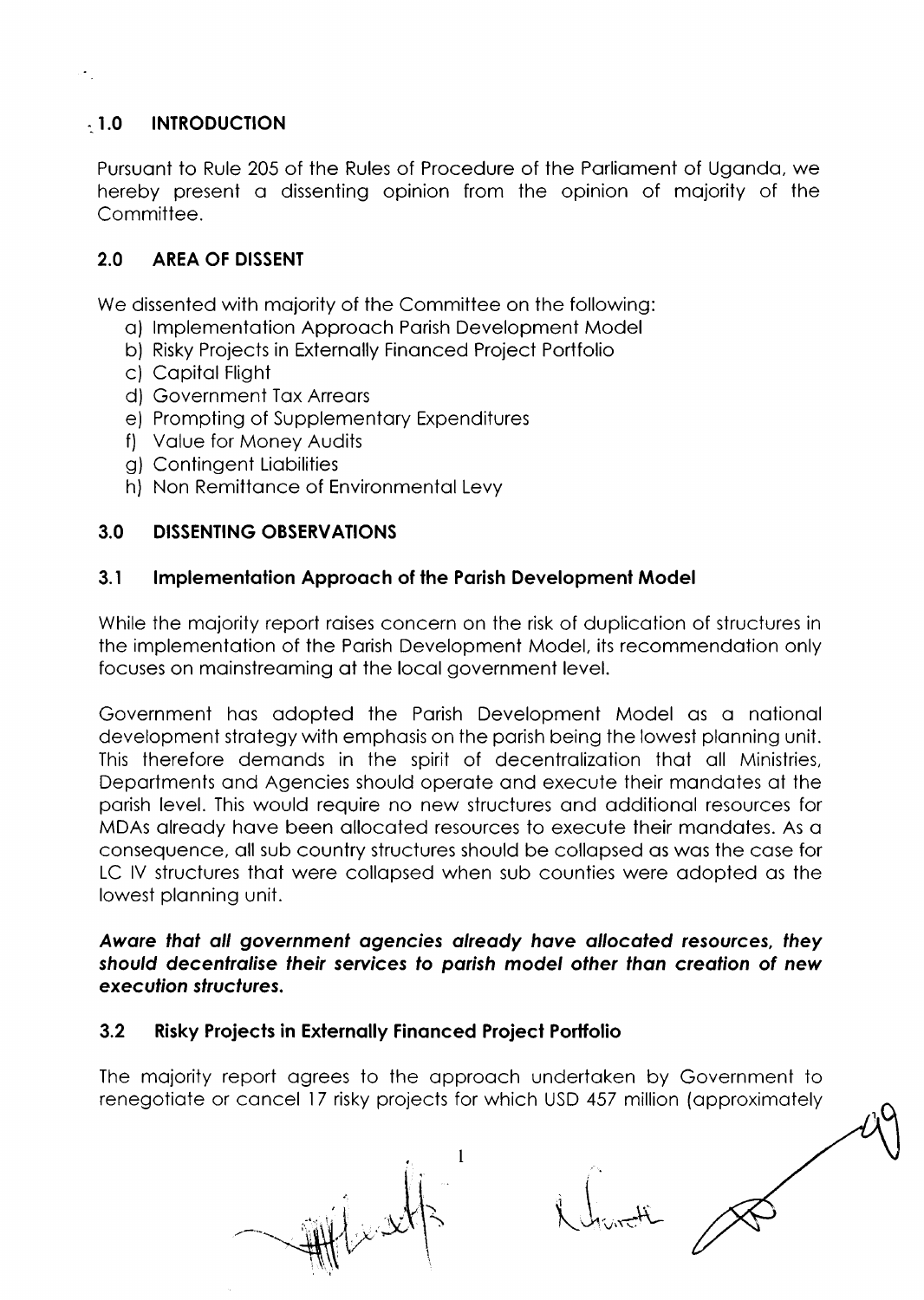- UGX 1.7 trillion) has been spent and USD 757 million (approximately UGX 2.8 trillion) remains undisbursed attracting commitment charges. The risk could be attributed to the fact that most projects are committed without undertaking feasibility studies.

| <b>Project Title</b>                    | Cumulative<br><b>Commitment</b><br>(USD) | <b>Communiative</b><br>disbursement<br>(USD) | Undisbursed<br>(USD) | Value at risk<br>(USD) | Value at risk /<br>Project cost<br>(%) |
|-----------------------------------------|------------------------------------------|----------------------------------------------|----------------------|------------------------|----------------------------------------|
| Multinational Lake Victoria             |                                          |                                              |                      |                        |                                        |
| Maritime Communications and             |                                          |                                              |                      |                        |                                        |
| <b>Transport Project</b>                | 14,708,319                               | 1,404,596                                    | 13,303,723           | 21,338,645             | 145%                                   |
| <b>Enhancing National Food</b>          |                                          |                                              |                      |                        |                                        |
| Security through increased rice         |                                          |                                              |                      |                        |                                        |
| production                              | 34,050,000                               | 1,701,584                                    | 32,348,416           | 34,827,377             | 102%                                   |
| Mirama - Kabale 132KV                   |                                          |                                              |                      |                        |                                        |
| <b>Transmission Project</b>             | 83,750,000                               | 34,486,130                                   | 49,263,870           | 76,058,430             | 91%                                    |
| Construction of Muzizi Hydro            |                                          |                                              |                      |                        |                                        |
| Power Station                           | 90,011,011                               |                                              | 90,011,011           | 81,159,847             | 90%                                    |
| Kyenjojo - Hoima - Masindi -            |                                          |                                              |                      |                        |                                        |
| Kigumba Road                            | 112,388,290                              | 54,388,529                                   | 57,999,761           | 96,247,498             | 86%                                    |
| Opuyo Moroto Interconnection            |                                          |                                              |                      |                        |                                        |
| Project                                 | 80,620,000                               | 48,174,763                                   | 32,445,237           | 67,782,984             | 84%                                    |
| <b>Vocational Education Project</b>     | 14,300,000                               | 788,610                                      | 13,511,390           | 11,997,324             | 84%                                    |
| <b>Energy for Rural Transformation</b>  |                                          |                                              |                      |                        |                                        |
| Phase Three (ERT III)                   | 35,000,000                               | 8,597,765                                    | 26,402,235           | 29,180,609             | 83%                                    |
| Upgrading of Masaka -                   |                                          |                                              |                      |                        |                                        |
| <b>Bukakata Road Project</b>            | 27,000,000                               | 16162963                                     | 10,837,037           | 22,384,353             | 83%                                    |
| Tirinyi - Pallisa - Kumi/Kamonkoli      |                                          |                                              |                      |                        |                                        |
| Road                                    | 120,000,000                              | 85,897,900                                   | 34,102,100           | 97,490,353             | 81%                                    |
| Upgrading of Luwero Butalangu           |                                          |                                              |                      |                        |                                        |
| Road Project                            | 23,000,000                               |                                              | 23,000,000           | 17,102,289             | 74%                                    |
| Upgrading Mbale - Bubulo -              |                                          |                                              |                      |                        |                                        |
| Lwakhakha Road                          | 42,294,028                               | 14,911,161                                   | 27,382,867           | 29,919,356             | 71%                                    |
| <b>Uganda Rural Electricity Access</b>  |                                          |                                              |                      |                        |                                        |
| Project (UREAP)                         | 100,000,000                              | 42,788,475                                   | 57,211,525           | 64, 161, 381           | 64%                                    |
| Kampala - Entebbe Transmission          |                                          |                                              |                      |                        |                                        |
| Line                                    | 20,242,915                               | 5,878,692                                    | 14,364,223           | 12,985,183             | 64%                                    |
| Busega - Mpigi Express Highway          | 150,859,155                              | 26,674,189                                   | 124,184,966          | 93,096,253             | 62%                                    |
| Kampala Flyover Construction            |                                          |                                              |                      |                        |                                        |
| and Road Upgrading Project              | 181,718,182                              | 30,905,597                                   | 150,812,585          | 108,035,296            | 59%                                    |
| <b>Electrification Industrial Parks</b> |                                          |                                              |                      |                        |                                        |
| Project                                 | 84,979,503                               | 84,979,503                                   |                      |                        | 0%                                     |
| Total                                   | 1,214,921,403                            | 457,740,457                                  | 757,180,946          | 863,767,178            | 71%                                    |

### Table 1: Risky Projects in the Externally Financed Project Portfolio

Source: MoFPED

 $\overline{\phantom{a}}$ 

Attended to

Hymeth

 $\overline{2}$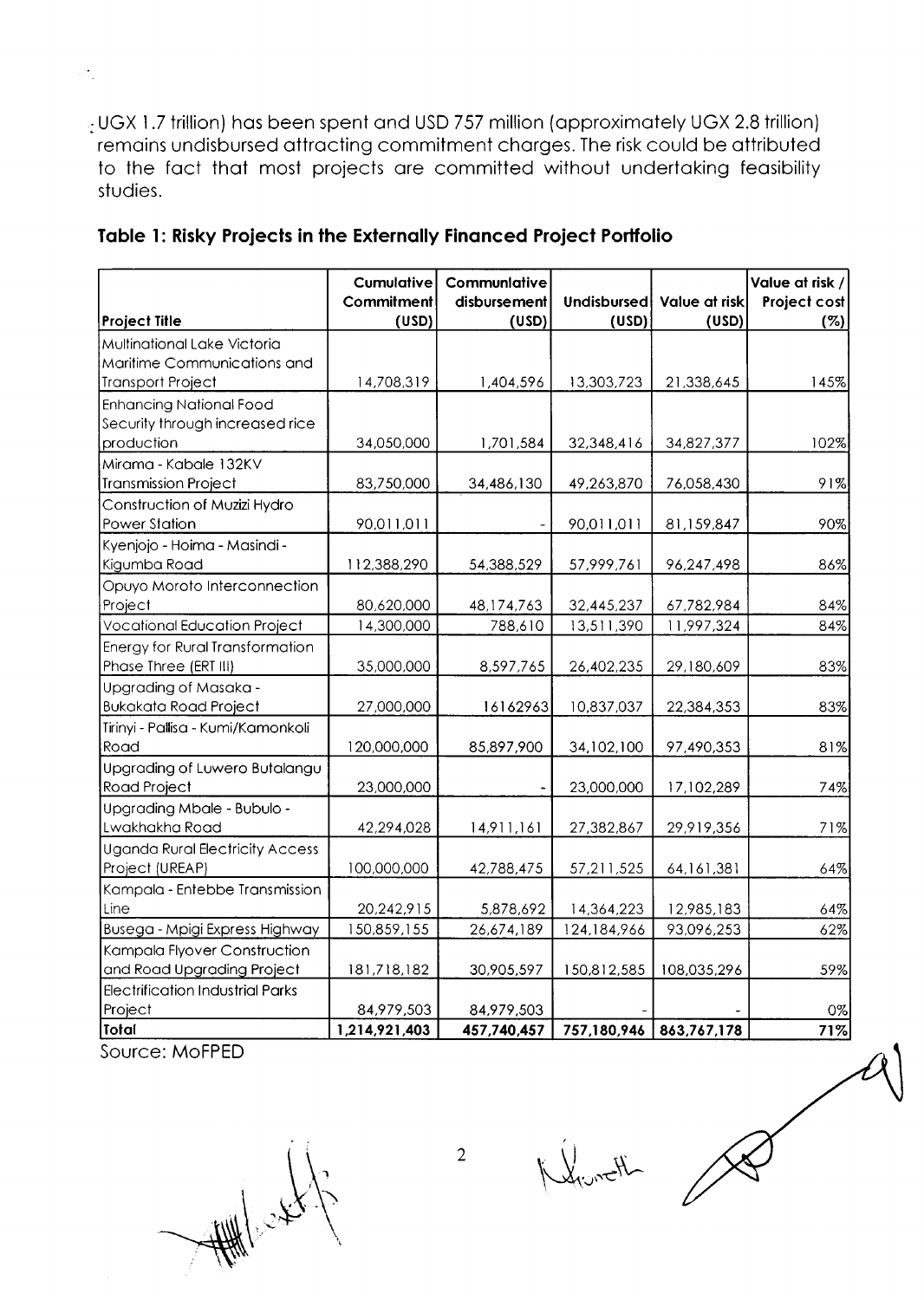To the contrary, it is the considered opinion that Parliament undertakes oversight and accountability through enquiry into each of the risky projects with the intention of understanding the impact of the cancellation of the projects on beneficiary communities, drawing lessons and informing consideration of future projects. This will also assess the reasons advanced by government for the projects are critical to lives of Ugandans.

### Section 43 of the Public Finance Management Act should be amended to create a provision that demands a project that is to be funded by loans and grants to present a feasibility study.

A select Committee of Parliament should be formed to critically enquire into each of the 17 projects.

#### $3.3$ **Capital Flight**

The majority committee highlights revenue mobilization bottlenecks such as lack National Tax Policy, lack of a revenue mobilization strategy implementation plan, tax arrears and tax exemptions but is silent on the risk of capital flight or repatriation of profits.

Majority of the beneficiaries of public contracts and incentives are foreign owned companies that repatriate profits or close business once the contracts and incentives cease. This is mostly pronounced in the construction particularly roads, water and manufacturing sub sectors.

| Table 2: Selected major roads projects and contractors in Uganda |  |  |  |  |
|------------------------------------------------------------------|--|--|--|--|
|------------------------------------------------------------------|--|--|--|--|

| S.No          | Project                                  | Contract<br><b>Works</b>                                   | <b>Source of Funding</b> | Contractor<br><b>Works</b><br>and |
|---------------|------------------------------------------|------------------------------------------------------------|--------------------------|-----------------------------------|
|               |                                          | Value (UGX)                                                |                          | Origin                            |
|               |                                          | <b>Development Projects - New Roads Under Construction</b> |                          |                                   |
|               | Kampala                                  | USD.<br>479.172m                                           | China EXIM Bank          | China Communications              |
|               | Entebbe                                  | (UGX 1, 725 b)                                             |                          | Construction Company              |
|               | Expressway (51km)                        |                                                            |                          | (CCCC) - China                    |
| $\mathcal{P}$ | Kampala Northern                         | Euros<br>67.934<br>m                                       | Union<br>European        | Mota Engil Enginharia E           |
|               | Project  <br><b>Bypass</b>               | (UGX 258.2 b)                                              | (EU)/EIB                 | Contrucao SA - Portugal           |
|               | (KNBP)<br>Expansion                      |                                                            |                          |                                   |
|               | [17km]                                   |                                                            |                          |                                   |
|               | <b>Reconstruction/Upgrading Projects</b> |                                                            |                          |                                   |
| 3             | Hoima – Kaiso – I UGX 360,605 bn         |                                                            | GoU                      | Kholin<br>Construction            |
|               | Tonya Road (92km)                        |                                                            |                          | Company - Turkey                  |
| 4             | $Vurra -$<br>Arua<br>$\sim$              | UGX 138.861 bn                                             | World Bank               | Chongqing International           |
|               | Oraba.<br>Road                           |                                                            |                          | Construction                      |
|               | (92km)                                   |                                                            |                          |                                   |

We design

 $\mathfrak{Z}$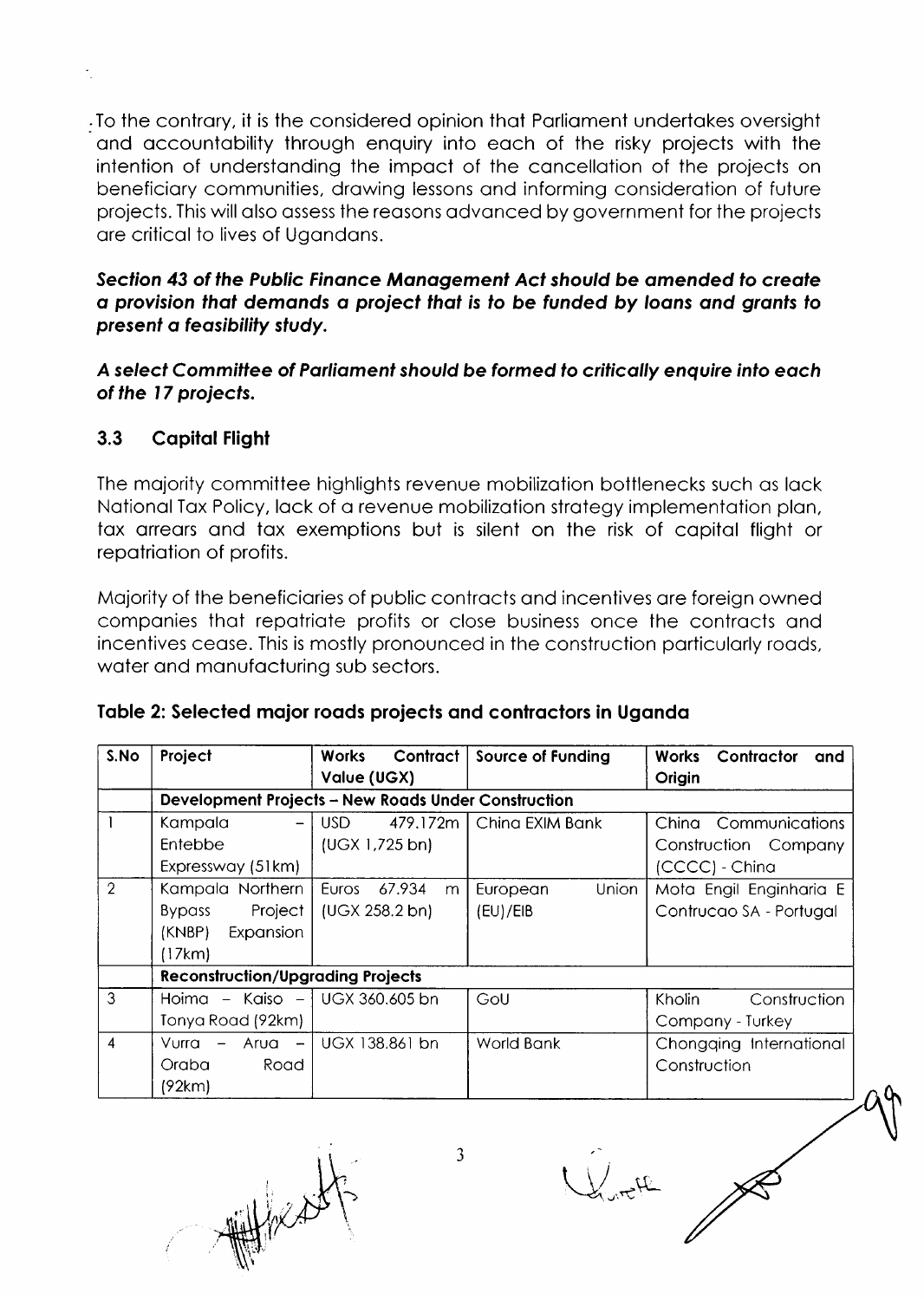| S.No             | Project                                                                | Contract  <br><b>Works</b> | <b>Source of Funding</b>               | Contractor and<br>Works                                                   |
|------------------|------------------------------------------------------------------------|----------------------------|----------------------------------------|---------------------------------------------------------------------------|
|                  |                                                                        | Value (UGX)                |                                        | Origin                                                                    |
|                  |                                                                        |                            |                                        | (CICO)<br>Corporation<br>China                                            |
| 5                | Mbarara - Kikagati   UGX 178.227 bn                                    |                            | GoU                                    | China Communications                                                      |
|                  | - Murongo Bridge<br>(74km)                                             |                            |                                        | Construction Company<br>(CCCC) - China                                    |
| $\boldsymbol{6}$ | Gulu - Atiak Road<br>(74km)                                            | UGX 89.669 bn              | <b>World Bank</b>                      | China<br>Henan<br>International Corporation<br>Group (CHICO) - China      |
| $\overline{7}$   | Nimule<br>Atiak<br>$\overline{\phantom{0}}$                            | UGX 53.74 bn               | International<br>Japan                 | China<br>Railway (Wuju)                                                   |
|                  | Road (35km)                                                            |                            | Corporation Agency<br>(JICA)           | Group 5 Corporation -<br>China                                            |
| 8                | Ishaka - Kagamba<br>Road (35.4km)                                      | UGX 111.6 bn               | GoU                                    | General Nile and Dott<br>Services<br>Ltd<br>JV<br>India/Uganda            |
| 9                | Moroto<br>Nakapiripiriti<br>(93km)                                     | <b>UGX 228 bn</b>          | GoU                                    | China Road and Bridge<br>Corporation - China                              |
| 10               | Fort<br>Portal<br>$\overline{\phantom{a}}$<br>Kamwenge Road<br>(66km)  | UGX 117.942 bn             | <b>World Bank</b>                      | China Railway Seven<br>Group Co. Ltd (CRSG) -<br>China                    |
| 11               | Ntungamo<br>$\qquad \qquad -$<br>Mirama<br><b>Hills</b><br>(37)<br>km) | UGX 85.90 bn               | <b>Trademark East Africa</b><br>(TMEA) | Zhongmei<br>Engineering<br>Group Ltd - China                              |
| 12               | – Kanoni<br>Mpigi<br>Road (65km)                                       | UGX 123.770 bn             | GoU                                    | Energoprojekt<br>Niskogradnja AD - Serbia                                 |
| 13               | Kanoni<br>$\equiv$<br>Sembabule - Villa<br>Maria Road (110<br>km)      | UGX 239.120 bn             | GoU                                    | China Railway No. 3<br>Engieering Group Co. Ltd<br>- China                |
| 14               | Mukono - Kyetume<br>Katosi/Nyenga<br>Road (74 km)                      | UGX 253.940 bn             | $\overline{G}$ oU                      | SBI/Reynolds<br>Construction Company<br>(RCC) JV - Israel                 |
| 15               | Gulu<br>Olwiyo<br>$ \,$<br>Road (70.3 km)                              | UGX 164.025 bn             | GoU                                    | Zhongmei<br>Engineering<br>Group Ltd - China                              |
| 16               | Gulu - Acholibur<br>Road (77.7 km)                                     | UGX 164.199bn              | GoU                                    | China Railway No. 5<br>Engineering Group Co.<br>Ltd - China               |
| 17               | Acholibur - Kitgum<br>Musingo<br>Road<br>$(86.4 \text{ km})$           | UGX 195.102 bn             | GoU                                    | Chongqing International<br>Construction<br>Corporation<br>(CICO)<br>China |

 $\begin{picture}(120,140)(-30,140)(-20,140)(-20,140)(-20,140)(-20,140)(-20,140)(-20,140)(-20,140)(-20,140)(-20,140)(-20,140)(-20,140)(-20,140)(-20,140)(-20,140)(-20,140)(-20,140)(-20,140)(-20,140)(-20,140)(-20,140)(-20,140)(-20,140)(-20,140)(-20,140)(-20,140$ 

 $\sim$   $\frac{1}{\pi}$ 

 $Q_{\rm orb}$ 

 $\overline{\mathbb{A}}$ 

4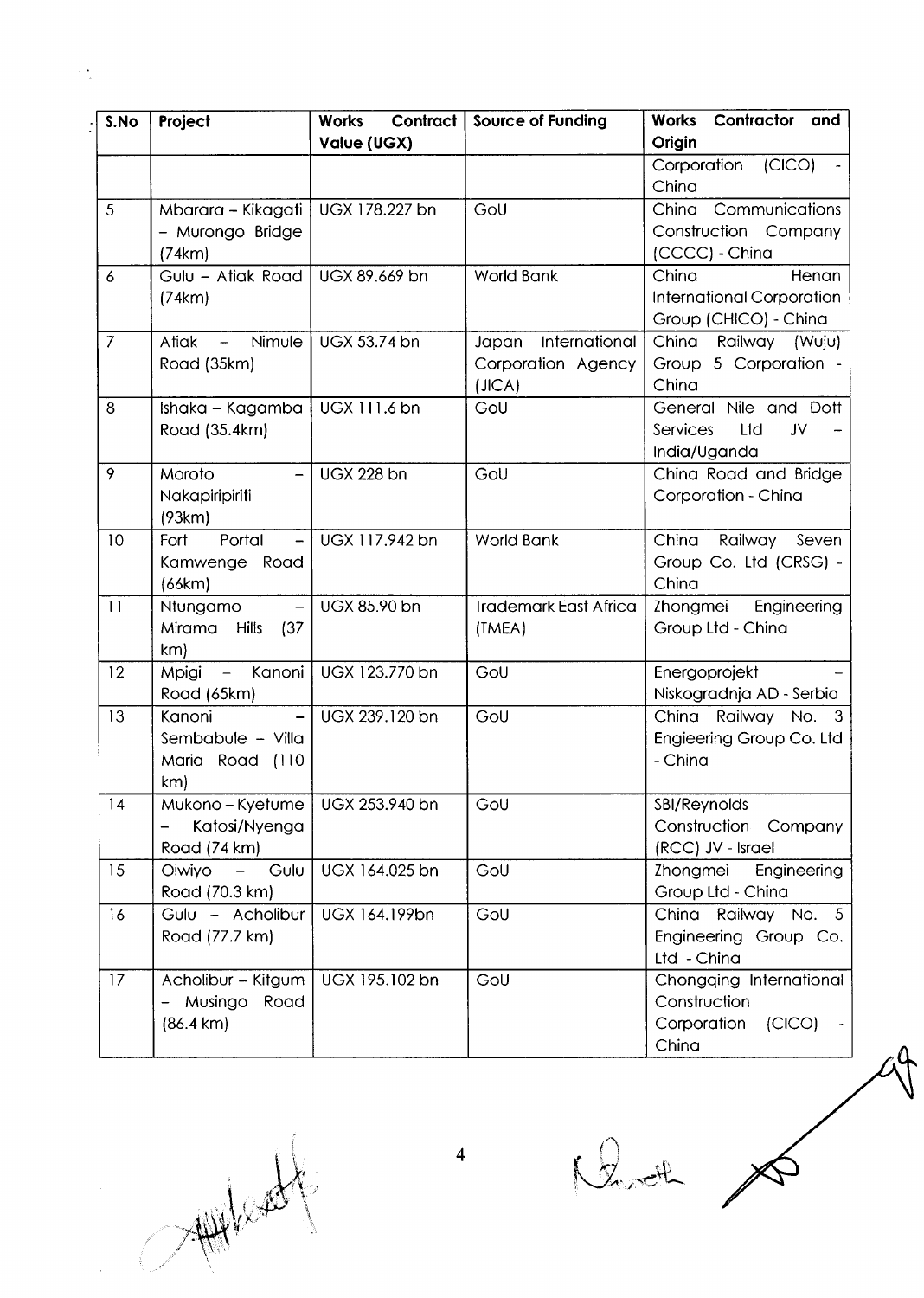| S.No | Project                                                                   | <b>Works</b><br>Contract<br>Value (UGX)          | <b>Source of Funding</b>                                                          | Works<br>Contractor<br>and<br>Origin                                                     |
|------|---------------------------------------------------------------------------|--------------------------------------------------|-----------------------------------------------------------------------------------|------------------------------------------------------------------------------------------|
| 18   | Musita - Lumino -<br>Busia/Majanji (104<br>Km                             | UGX 206.784 bn                                   | GoU                                                                               | 18th<br>Railway<br>China<br>Bureau (Group) Co. Ltd -<br>China                            |
| 19   | Bulima - Kabwoya<br>$(66$ Km $)$                                          | UGX 141.9 bn                                     | African Devlopment<br>Bank (AfDB)/ DFID                                           | Railway No. 5<br>China<br>Engineering Group Co.<br>Ltd - China                           |
| 20   | Kyenjojo<br>$\overline{\phantom{a}}$<br>Kabwoya<br>Road<br>(100 km)       | <b>UGX 215 bn</b>                                | International<br>Development<br>Association<br>(IDA)/World<br><b>Bank</b><br>(WB) | Engineering<br>Shengli<br>Construction (Group) Co.<br>Ltd of Shengli Oilfield -<br>China |
| 21   | Mubende<br>Kakumiro - Kagadi<br>Road (107 km)                             | UGX 484.887 bn                                   | GoU                                                                               | Communications<br>China<br>Construction Company<br>(CCCC) - China                        |
| 22   | <b>Bumbobi</b><br>$-$<br>Lwakhakha Road<br>(44 km)                        | UGX 140.724 bn                                   | African Devlopment<br>Bank (AfDB)                                                 | China State Construction<br>Engineering Ltd - China                                      |
|      | <b>Rehabilitation Projects</b>                                            |                                                  |                                                                                   |                                                                                          |
| 23   | Mbale<br>Tororo<br>$\overline{\phantom{m}}$<br>Road (49 km)               | UGX 63.804 bn                                    | GoU                                                                               | Services<br>Ltd<br>Dott<br>India/Uganda                                                  |
| 24   | Soroti<br><b>Mbale</b><br>$\frac{1}{2}$<br>Road (102 km)                  | UGX 108.124 bn                                   | GoU                                                                               | Ltd<br>Dott<br>Services<br>India/Uganda                                                  |
| 25   | Jinja - Kamuli Road<br>(57 km)                                            | UGX 79.846 bn                                    | GoU                                                                               | Dott<br>Services<br>Ltd<br>India/Uganda                                                  |
| 26   | <b>Buteraniro</b><br>$\overline{\phantom{m}}$<br>Rwentobo road (59<br>km) | Euros 51.123<br>m<br>(UGX 194.3 b <sub>n</sub> ) | European Union (EU)                                                               | Reynolds<br>Construction<br>Company (RCC) - Israel                                       |
| 27   | Rwentobo<br>$\qquad \qquad -$<br>Kabale - Katuna<br>Road (65 km)          | Euros 65.808<br>m<br>(UGX 250.1 bn)              | European Union (EU)                                                               | Reynolds<br>Construction<br>Company (RCC) - Israel                                       |
| 28   | <b>Bypass</b><br>Mbarara<br>Project (41 km)                               | Euros 49.042<br>m<br>$(186.4 \text{ bn})$        | European Investment<br>Bank (EIB)                                                 | China<br>Railway<br>Seven<br>Group Co. Ltd - China                                       |
| 29   | Kiryandongo<br>Karuma - Kamdini<br>Road (59 km)                           | UGX 56.705 bn                                    | GoU                                                                               | China Communications<br>Construction Company<br>(CCCC) - China                           |
| 30   | Kamdini - Gulu<br>Road (62 km)                                            | UGX 71.436 bn                                    | GoU                                                                               | China Communications<br>Construction Company<br>(CCCC) - China                           |
| 31   | Mukono-Kayunga<br>- Njeru Road (94<br>km)                                 | UGX 223.126 bn                                   | GoU                                                                               | SBI International Holdings<br>- Israel                                                   |
| 32   | Namunsi - Sironko -<br>Muyembe/                                           | UGX 50.150 bn                                    | GoU                                                                               | China Civil Engineering<br>Construction                                                  |

I What I have to ti Julian

n.

 $\mathcal{C}$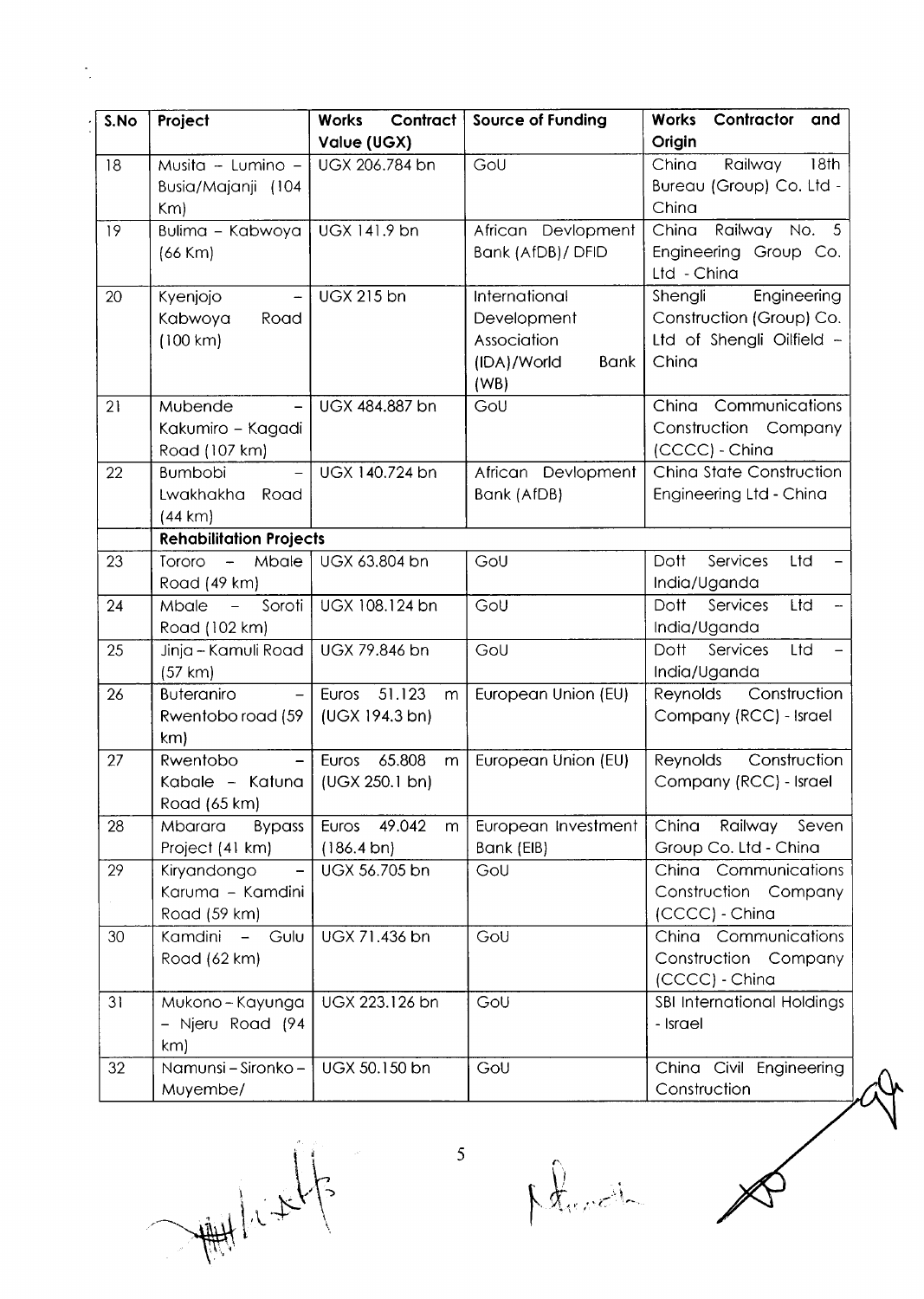| S.No | Project                                                                    | Contract  <br><b>Works</b><br>Value (UGX) | <b>Source of Funding</b> | <b>Works Contractor</b><br>and<br>Origin |
|------|----------------------------------------------------------------------------|-------------------------------------------|--------------------------|------------------------------------------|
|      | Road<br>Kapchorwa<br>(65 km)                                               |                                           |                          | Corporation (CCECC) -<br>China           |
| 33   | Nansana - Busunju<br>Road                                                  | UGX 54.29 bn                              | GoU                      | Spencon Services Ltd -<br>India/Uganda   |
| 34   | Nakalama - Tirinyi -   UGX 73.36 bn<br>Mbale Road (102<br>km)              |                                           | GoU                      | Dott Services Limited -<br>India/Uganda  |
| 35   | Fort<br>Kyenjojo<br>$\overline{\phantom{m}}$<br>portal Road<br>(50)<br>km) | UGX 71.435 bn                             | GoU                      | China Wu Yi Co. Ltd -<br>China           |
| 36   | Hima - Katunguru<br>Road (60 km)                                           | UGX 83.258 bn                             | GoU                      | China Railway No. 3 -<br>China           |

Source: Department of Research Services

Furthermore, the government has proposed financing option of prefinancing which raises a huge risk of hemorrhage through capital flight if not regulated. It should be noted that for the last 6 financial years, the country has been experiencing average capital flight of 69% of the capital injected into the economy.

### Table 3: Capital inflow and flight for FY2015/16 - FY2020/21

| 2015/16     | 681.68  | 391.75         | 57% |
|-------------|---------|----------------|-----|
| 2016/17     | 714.20  | 609.78         | 85% |
| 2017/18     | 929.03  | 777.46         | 84% |
| 2018/19     | 1217.44 | 747.56         | 61% |
| 2019/20     | 967.96  | 554.45         | 57% |
| 2020/21     | 890.41  | 599.71         | 67% |
| Source: BOU |         | The process of |     |

Government should deliberately and competitively venture into investing into infant industries such as construction and mining industries among others where a lot of public funds are spent.

Funds should be allocated towards undertaking a study on how to facilitate reinvestment of proceeds from foreign investments into the country.

William

Franch A

6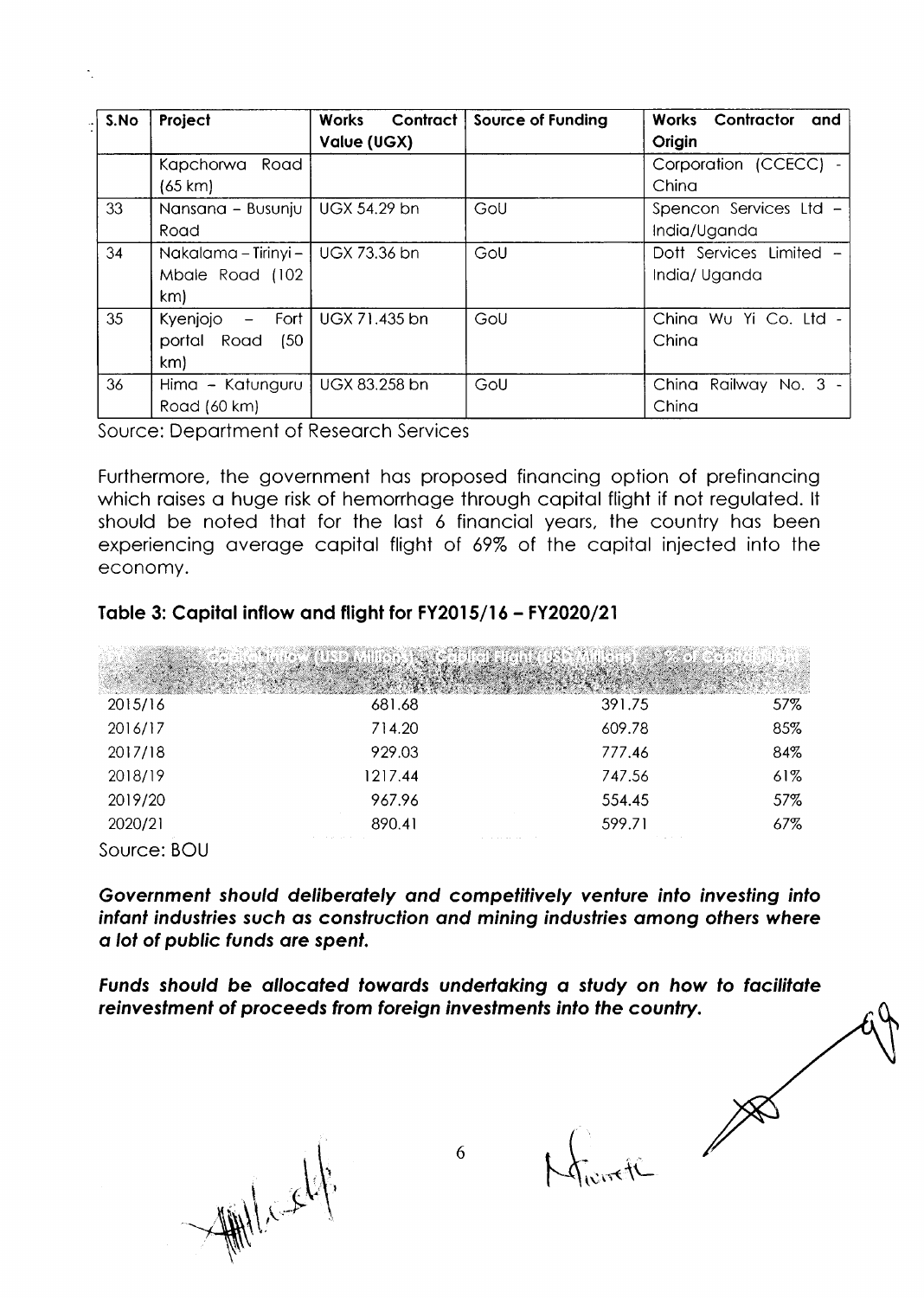**Effort should be geared towards improving governance of public corporations so** as to improve their worthiness for capital market financing models such as selling of equity.

Legal frameworks should be developed for emerging alternative financing mechanisms particularly prefinancing and contract financing among others.

#### $3.4$ **Government Tax Arrears**

Another revenue mobilization risk is the extent to which government abdicates its tax obligations. Unfortunately it never penalizes itself yet heftly penalizes an individual or company that defaults on tax obligations. The greatest defaulter is the Ministry of Finance, Planning and Economic Development which is in charge of tax policy. This gross misbehavior needs to be addressed urgently.

### Table 4: Government Tax Arrears as at October 2021

| <b>Responsibility Center</b>       | <b>Total Taxes</b> |
|------------------------------------|--------------------|
| Ministry of Finance Commitments    | 151,788,705,934    |
| Office of The Prime Minister       | 30,925,620,519     |
| Ministry of Energy                 | 13,280,433,213     |
| Government Projects                | 6,494,125,095      |
| <b>State House</b>                 | 3,449,989,445      |
| Ministry of Health                 | 2,038,743,569      |
| Ministry of Water                  | 677,174,540        |
| Ministry of Gender                 | 444,883,175        |
| Ministry of Local Government       | 252,816,228        |
| Ministry of Education And Sports   | 164, 101, 497      |
| Ministry of Agriculture            | 116,019,121        |
| Ministry of Foreign Affairs        | 97,839,000         |
| Ministry of Trade                  | 69,071,262         |
| Ministry of Works                  | 49,019,753         |
| Ministry of East African Community | 43,425,396         |
| Ministry of Justice                | 27,740,596         |
| Ministry of Internal Affairs       | 165,996            |
| <b>TOTAL</b>                       | 209,919,874,339    |
| Source: MoFPED                     |                    |

The tax arrears should be reduced from the allocations of each of the Ministries. Department and Agencies in FY2022/23.

#### $3.5$ **Prompting of Supplementary Expenditures**

New Villey

 $\overline{7}$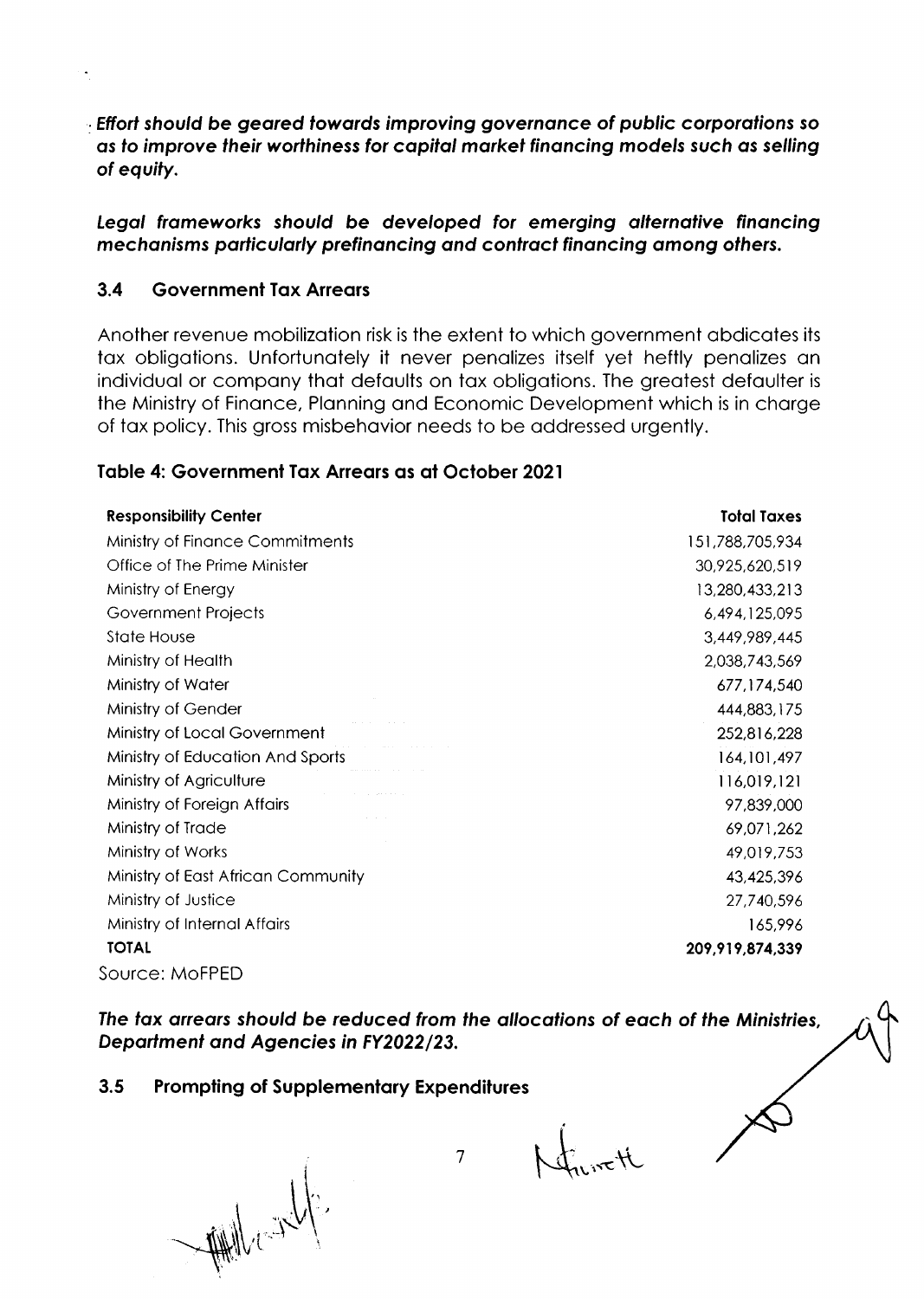The government controdicted itself when it indicoted thot there would be limited supplementary budgets in FY2022/23 but at the same time elaborately articulate unfunded priorities or odditionol expenditure needs of UGX 2.62 trillion. Unfortunotely, the mojority report is silent on this fiscol indiscipline. The indiscipline of supplementory budgets is bound to continue ond government hos sent indications that a minimum of UGX 2.62 trillion will be sought in due course.

As hos been the trend in the post yeors, the supplementory requests ore inodequotely screened. Section 25 of the Public Finonce Monogement Act hos on severol times been obused immediotely ofter the stort of new finonciol yeor to occess 3% of onnuol budget os supplementory expenditure without prior opprovol of Porlioment. Unfortunotely, most of the supplementory expenditures have been found not to satisfy the supplementary criteria of being unavoidable or unforeseeoble.

Given the foct thot the onnuol budgel is opproved by 3l Moy ond expendifures of subsequent financial year immediately begin on 1 July, Section 25 of the Public Finance Management Act should be amended to deal away with the express 3% supplementary limit. Besides this does not deter government to introduce a supplementary request whenever need arises.

### 3.6 Volue for Money Audits

With the shift to programme-based budgeting, there should be a shift in the prioritizotion of oudits by the Auditor Generol. Emphosis should be ploced on setting performance targets for value for money audits. Unlike output-based budgeting whose oudit is more torgeted to occountobility, progromme-bosed budgeting focuses on outcomes or chonges orising from interventions which con be best oscertoined through volue for money oudits. These ploce emphosis of efficiency ond effectiveness of spent public funds. Unfortunotely, in the FY2020/21, the Auditor General was only able to undertake 2 Value for Money Audits out of the target of  $21<sup>t</sup>$ . This translates to a performance of 10%.

It hos been noted thot in the lost l0 yeors, the Auditor Generol hos undertoken only 9l (0.5%) Volue for Money oudit compored to <sup>I</sup>7 ,420 (97 .4%) Finonciol oudits and 370 (2.1%) Forensic Investigation and IT audits.

 $\mathcal{W}$  $-1$ 

Klundt

8

<sup>&</sup>lt;sup>1</sup> Office of the Auditor General, 2022. Brief on the Budget Framework Paper for Financial Year 2022/23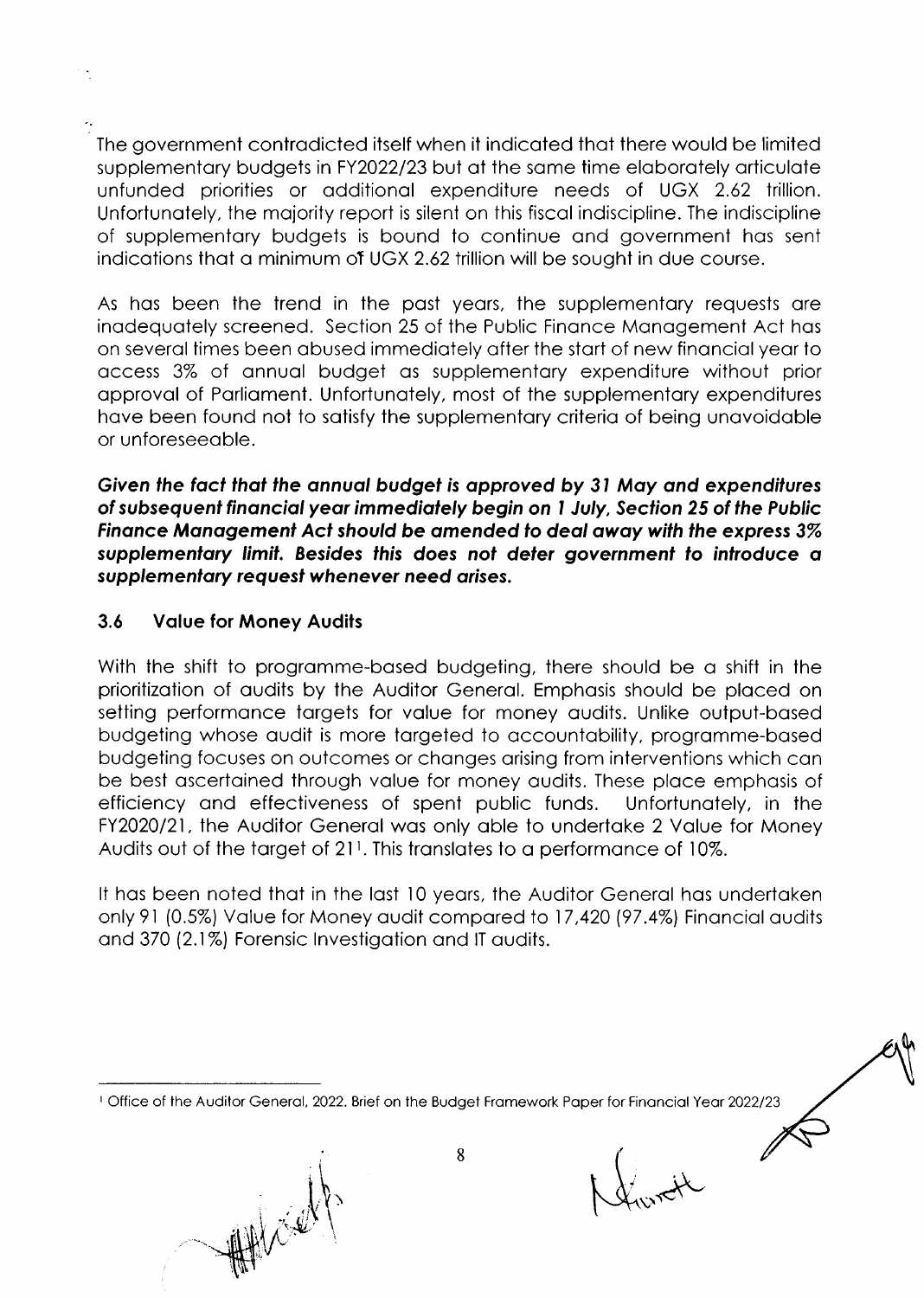



 $\ge 2011 - 2016 = 2016 - 2020$ 

Source: OAG and OLOP

 $\ddot{\phantom{0}}$ 

### In each year an increment of 10% is realised in the number of Value for Money Audits undertaken by the Auditor General.

#### $3.7$ **Contingent Liabilities**

Although the majority report is concerned with escalating public debt, its recommendation urging government to only consider concessional loans and mobilize more domestic revenue is oblivious of other drivers of debt stock.

It has been noted with concern that there is an escalating rise in contingent liabilities which when they materialize lead to accumulation of public debt and erosion of sustainability of public finances<sup>2</sup>.

Christ C

With lives

9

<sup>&</sup>lt;sup>2</sup> Bank of Uganda, 2021. BOU Views on the Charter for Fiscal Responsibility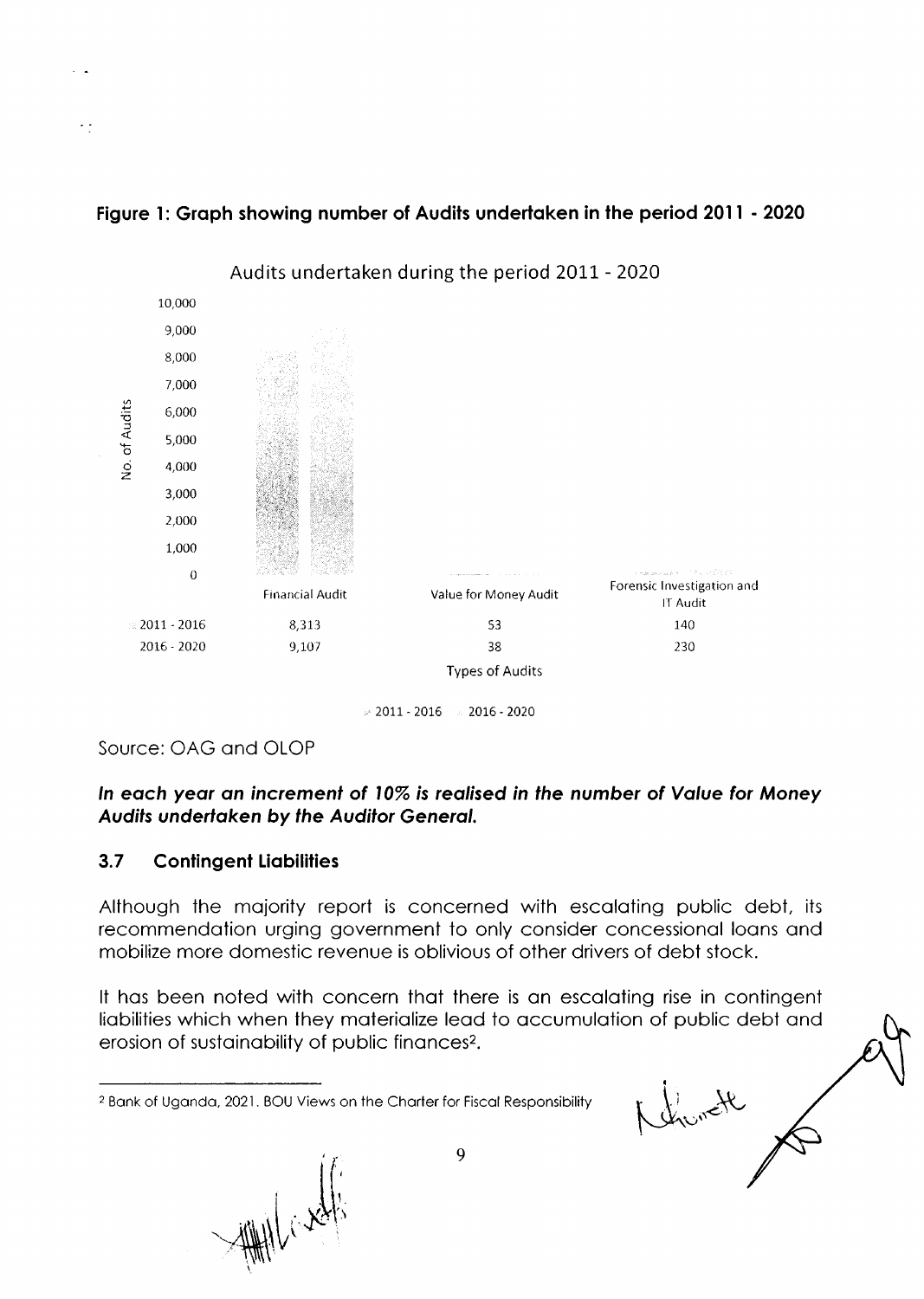As of June 2020, contingent liabilities were over UGX 5 trillion<sup>3</sup>. Liabilities accruing from public corporations amounted to UGX 2.18 trillion for guarantying of loans. Other liobilities orise from gronts ond government contributions UGX 3.24 trillion, legol proceedings UGX 10.40 billion ond locol governments UGX 136.88 billion. Liobilities ore olso incurred for public privote portnerships such os Kompolo - Jinjo Expresswoy, Kompolo Woste Monogement treotment focility of Dundu in Mukono district, ICT pork in Entebbe, Notionol Council of Sports Complex in Lugogo, Notionol Theotre, Nommo Gollery, Mulogo Hospitol Cor Pork, Gulu logistics Hub ond Ugondo Rurol Woter Development Project4. However, the volue of guorontees of these projects could not be estoblished.

There also guarantees made to private enterprises amounting to UGX 10.43 billion os of end of June 2020 os indicoted in toble belows. The criterio of determining who qualifies for the quarantees is ambiguous. This raises the risk of abuse through discretionally selection. The value of guarantees of private enterprises could not be estoblished.

### Table 5: Private Enterprises that have on-lent loans

| <b>Debtor Name</b>                           | <b>Directors</b>                                                                                 | <b>Balance in UGX as at</b><br>30.06.2020 |
|----------------------------------------------|--------------------------------------------------------------------------------------------------|-------------------------------------------|
| Akamba Uganda Limited                        | Mohamood Noordin<br>Thobani, Zulfikar Noordin<br>Thobani, Niaz Hassanali<br>Nathoo, Nazir Nathoo | 329,045,798                               |
| <b>Baggrey Trading Company Limited</b>       | Godfrey Kirumira, Moses<br>Kalungi, Kalungi Kirumira                                             | 358,326,024                               |
| BTS (U) Limited                              |                                                                                                  | 173,730,610                               |
| <b>Central Purchasing Company</b><br>Limited |                                                                                                  | 5,326,322,326                             |
| Dick Kizito                                  |                                                                                                  | 169,378,642                               |
| <b>G</b> M Combine                           |                                                                                                  | 368,008,078                               |
| G M Turnpeco Limited                         |                                                                                                  | 55,576,260                                |
| <b>HighWay Motors Limited</b>                |                                                                                                  | 101,965,214                               |
| Jasaba Pharmacueticals Limited               | James Sali Babumba,<br>Anne Babumba, Edith<br>Mary Babumba                                       | 209,906,779                               |
| Kibuguma Coffee Growers Limited              | Johnson Saimon<br>Kiwanuka, Sowedi<br>Nsibambi, Haji Ahamed<br>Munafu                            | 58,300,476                                |

3 Ministry of Finance, Planning and Economic Development, 2021. Report on Public Debt, Guarantees other Financial Liabilities and Grants for FY2020/21

<sup>4</sup> Ministry of Finance, Planning and Economic Development, 2021. Contingent Liabilities Annual Fieldwork Report FY2019/2020

10

s ibid

 $\rightarrow$ 

 $\bigwedge$ 

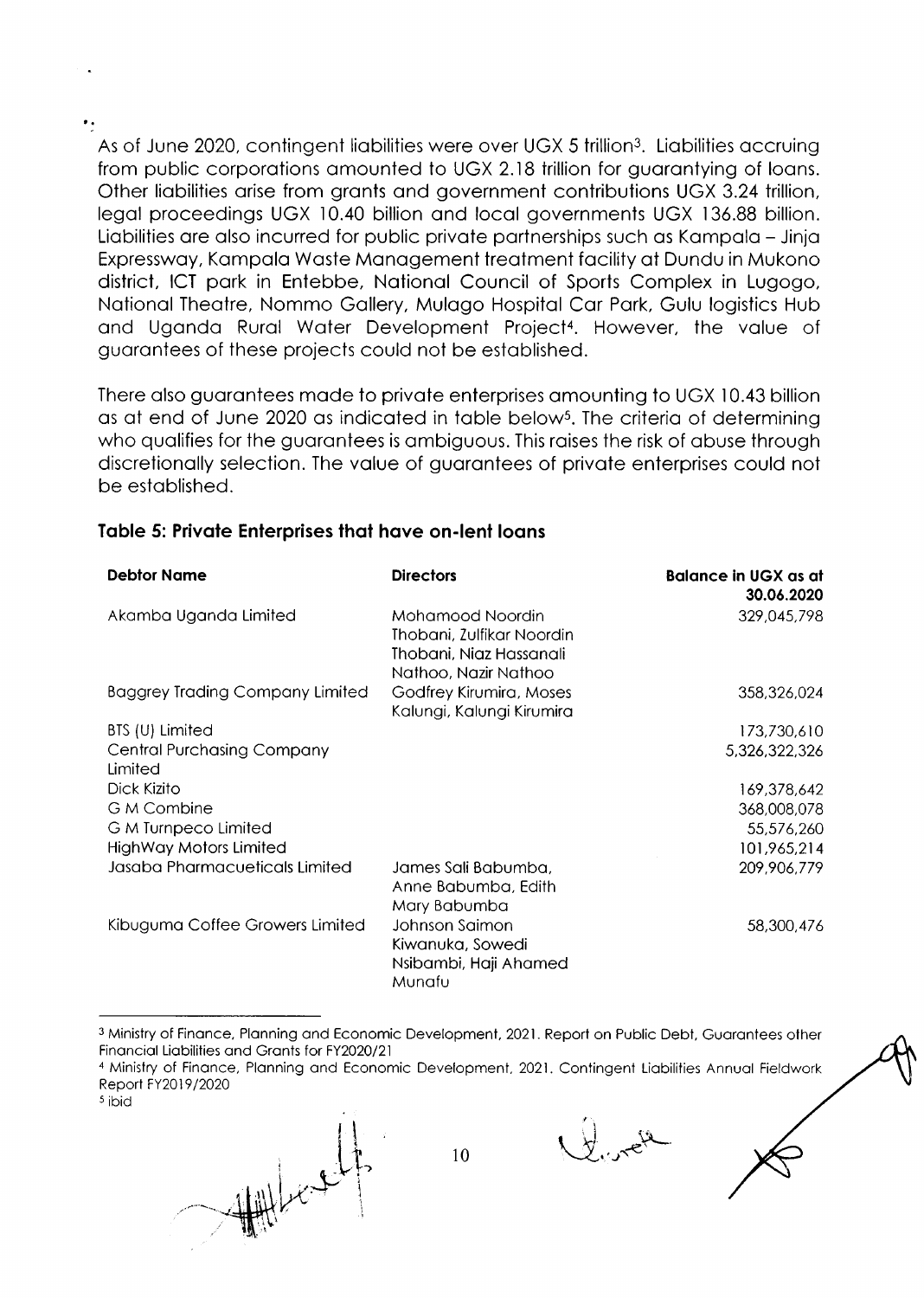| <b>Debtor Name</b>               | <b>Directors</b>                                                                                                                | Balance in UGX as at<br>30.06.2020 |
|----------------------------------|---------------------------------------------------------------------------------------------------------------------------------|------------------------------------|
| Makyo Enterprises Limited        |                                                                                                                                 | 36,624,535                         |
| <b>Marks Pharmaceuticals Ltd</b> | Musiitwa Robert,<br>Namutebi Harriet,<br>Kavuma Barbara                                                                         | 72,487,473                         |
| Mpiima Trading Company Limited   | Dick Musisi Mpiima,<br>Elizabeth Nakungu                                                                                        | 58,673,804                         |
| Oscar Industries Limited         |                                                                                                                                 | 2,703,785                          |
| Seki Trading Company Limited     | Gordfrey Sekiwunga,<br>Angel Peace<br>Rwanjagarara, Daphine<br>Ann Nabatanzi                                                    | 145,683,024                        |
| Sembule Steel Mills Limited      | Christopher C., Tonny<br>Edward, Francis<br>Sembuya                                                                             | 385,862,329                        |
| <b>Tank Hill Quarry Limited</b>  | George Kyaligonza,<br>Joshua Kwezi, Jackson<br>Doleera, Lalji Premji                                                            | 37, 343, 399                       |
| Uganda Motors Ltd                | <b>Managing Director,</b><br>Director of Operations,<br>Marketing Manager,<br>Director of Finance,<br><b>Purchasing Manager</b> | 118,469,894                        |
| <b>UPET</b>                      |                                                                                                                                 | 2,424,794,521                      |
| <b>Total Loans</b>               |                                                                                                                                 | 10,433,202,971                     |
| Source: MoFPED                   |                                                                                                                                 |                                    |

The criteria for benefiting from government guarantees should be disclosed to ensure transparency and fairness in their access.

The budget framework paper should explicitly declare the stock of contingent liabilities and beneficiaries that are likely to fall due within the subsequent financial year.

#### $3.8$ Non Remittance of Environmental Levy

While the majority report recommends that part of the environment levy is remitted to the National Environment Management Authority (NEMA), it contravenes Article 153(2) of the Constitution and Section 32 of the National Environment Act, 2019. The provisions stipulate that the funds ought to be deposited in the National Environment Fund and utilized for the purpose for which the environmental levy was established. The levy was intentioned at mobilizing funds to finance environmental activities such as protection, conservation, enforcement and rehabilitation among others. Unfortunately, these are among the least financed activities. Hence the continued degradation of the environment.

 $11$ 



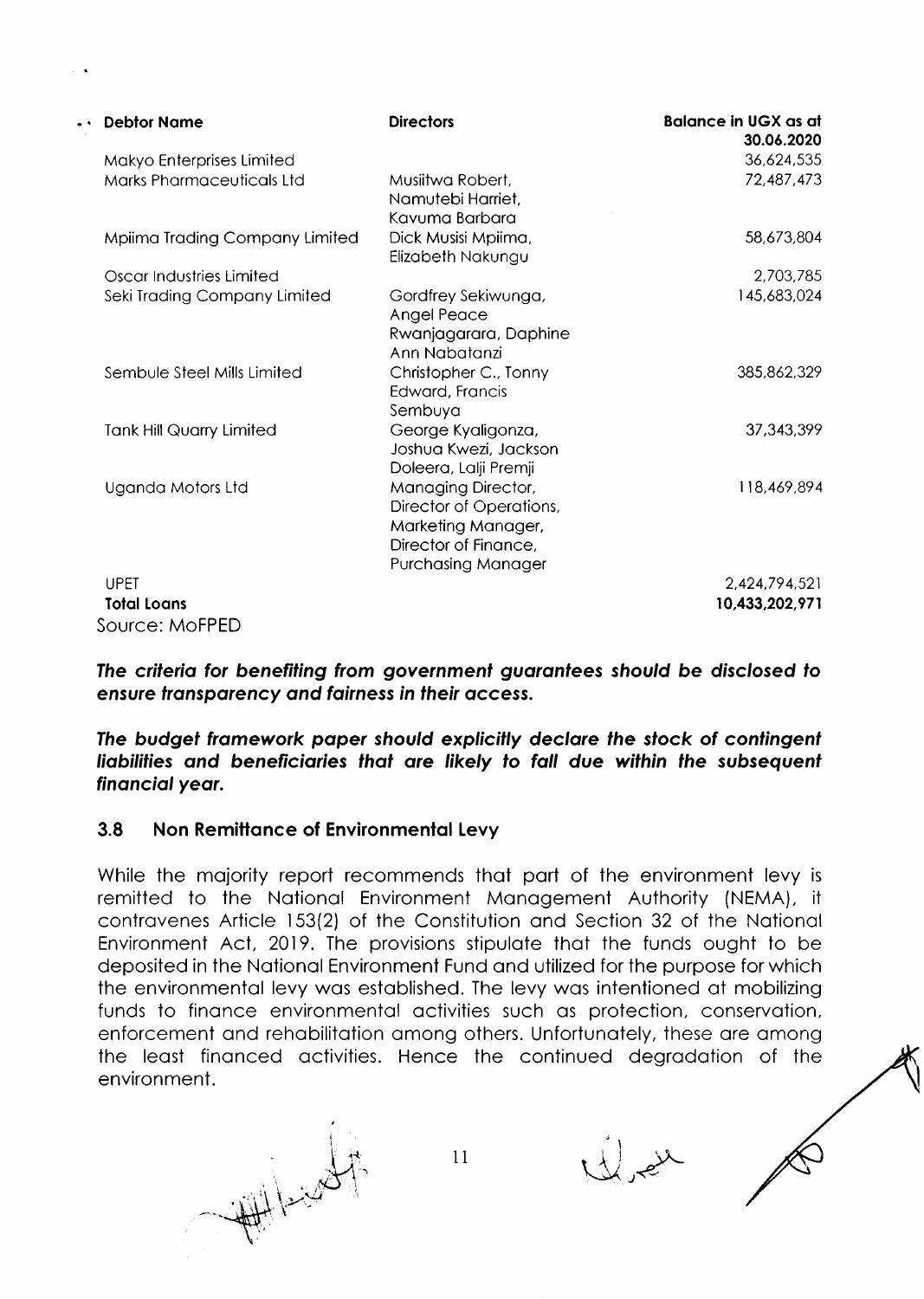-: Table 6: Environmental Levy Collections in FY2017/18 - 2020/21

| <b>Financial Year</b> |                      |                   |  | <b>Environmental Levy Collections (By URA)</b> |
|-----------------------|----------------------|-------------------|--|------------------------------------------------|
| 2020/2021             | <b>A. A. P. L.A.</b> | <b>CONTRACTOR</b> |  | 262,483,680,571                                |
| 2019/2020             |                      |                   |  | 210,087,133,757                                |
| 2018/2019             |                      |                   |  | 233,660,965,241                                |
| 2017/2018             |                      |                   |  | 234,877,532,323                                |
| Source: NEMA          |                      |                   |  |                                                |

In accordance with Article 153(2) of the Constitution and Section 32 of the National Environment Act, 2019, all funds realized from environmental levy should be remitted to the National Environment Fund.

#### 4.0 **CONCLUSION**

 $\overline{\mathcal{F}}_{\mathcal{F}_n}$ 

Rt. Hon. Speaker and Members, we implore you to support the Minority report.

WE BEG TO SUBMIT

 $\mathcal{A}^{\mu\nu}$